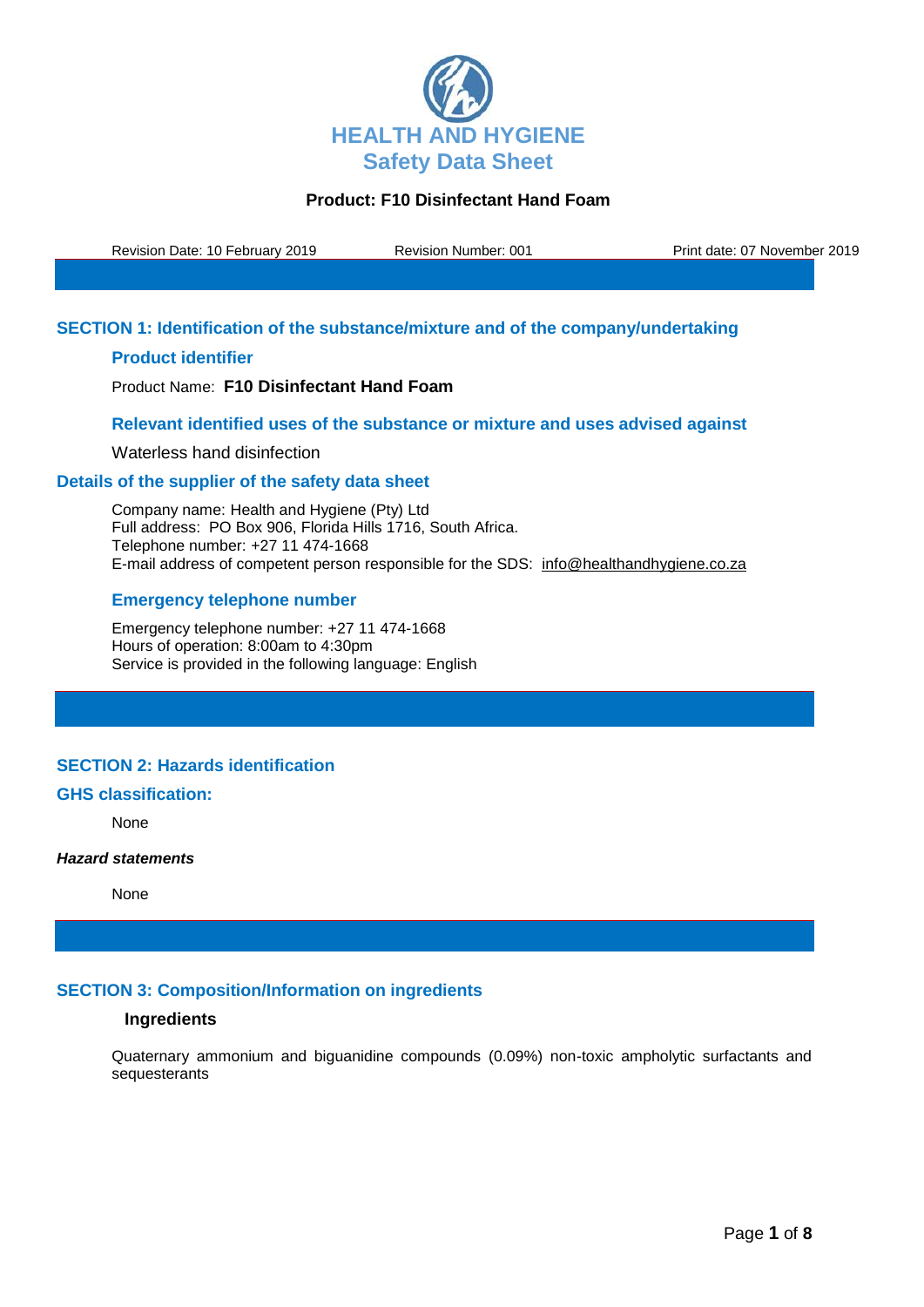

Revision Date: 10 February 2019 Revision Number: 001 Print date: 07 November 2019

#### **SECTION 4: First aid measures**

*Following contact with eyes* Rinse cautiously with water for several minutes. Remove contact lenses, if present and easy to do. Continue rinsing.

*Following skin contact* None

*Following inhalation* None

*Following ingestion* Do not induce vomiting. Wash out mouth thoroughly with water.

**Advice to Doctor** Treat symptomatically.

## **SECTION 5: Fire-fighting measures**

# **Suitable Extinguishing media**

Use appropriate fire extinguisher for surrounding environment.

#### **Hazards from Combustion Products**

Non-combustible material.

### **Specific Hazards Arising from the chemical**

This product is non-combustible. However heating can cause expansion or decomposition leading to violent rupture of containers.

## **Special protective equipment and precautions for fire fighters**

No special precautions required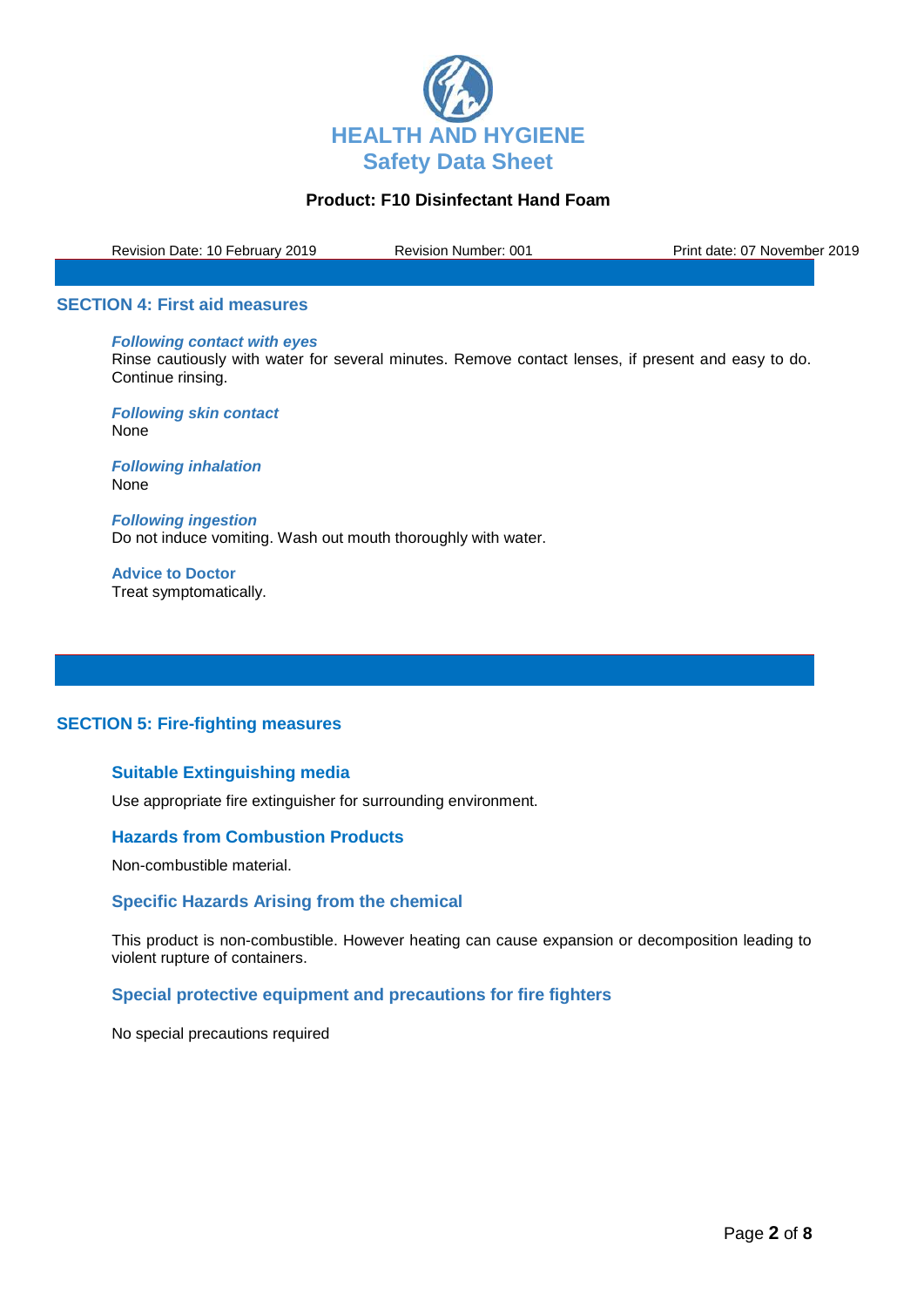

Revision Date: 10 February 2019 Revision Number: 001 Print date: 07 November 2019

### **SECTION 6: Accidental release measures**

### **Personal precautions, protective equipment and emergency procedures**

No special precautions are required. Dispose of waste according to the applicable local and national regulations.

### **Environmental precautions**

If contamination of sewers or waterways occurs inform the local water and waste management authorities in accordance with local regulations.

#### **Methods and materials for containment and clean up**

If possible contain the spill. Place inert absorbent material onto spillage. Collect the material and place into a suitable container. Do not dilute material but contain it

#### **SECTION 7: Handling and storage**

#### **Precautions for safe handling**

No special precautions are required

#### **Conditions for safe storage, including any incompatibilities**

Store in a cool, dry, well ventilated area, out of direct sunlight. Store in suitable, labelled containers. Keep containers tightly closed. Store away from incompatible materials. Ensure that storage conditions comply with applicable local and national regulation.

#### **SECTION 8: Exposure controls/personal protection**

#### **Occupational exposure limit values**

No exposure standards have been established for the mixture. However, over-exposure to some chemicals may result in enhancement of pre-existing adverse medical conditions and/or allergic reactions and should be kept to the least possible levels.

#### **Biological Limit Values**

No biological limits allocated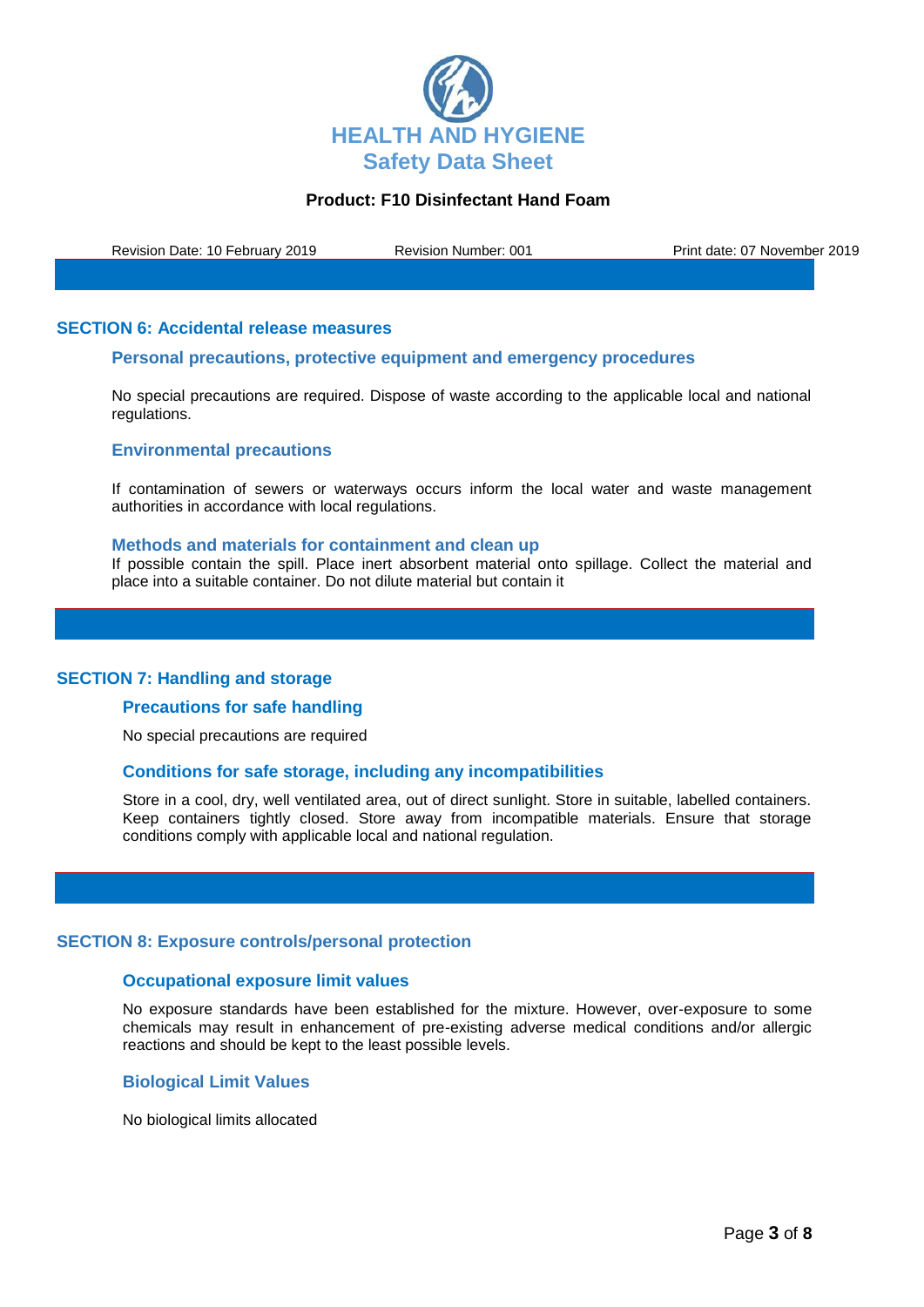

Revision Date: 10 February 2019 Revision Number: 001 Print date: 07 November 2019

# **Appropriate Engineering Controls**

No engineering controls required

## **Respiratory Protection**

No respiratory protection required

**Eye Protection**

None required

**Hand Protection**

None required

## **SECTION 9: Physical and chemical properties**

| Appearance:                  | White foam           |
|------------------------------|----------------------|
| Odour:                       | slight natural odour |
| Odour threshold:             | not available        |
| pH:                          | 6.5                  |
| Melting point/freezing point | not available        |
| Boiling point:               | $100^{\circ}$ C      |
| Flash point:                 | not available        |
| Evaporation rate             | not available        |
| Flammability:                | not combustible      |
| Vapour pressure:             | not available        |
| Vapour density (air=1)       | not available        |
| Density:                     | 1.00                 |
| Solubility in water:         | soluble              |
| <b>Partition coefficient</b> | not known            |
| Auto-ignition temperature    | not available        |
| Decomposition temperature    | not available        |
| Viscosity                    | 1mpa                 |

# **SECTION 10: Stability and reactivity**

## **Chemical stability**

Stable under normal conditions of storage and handling.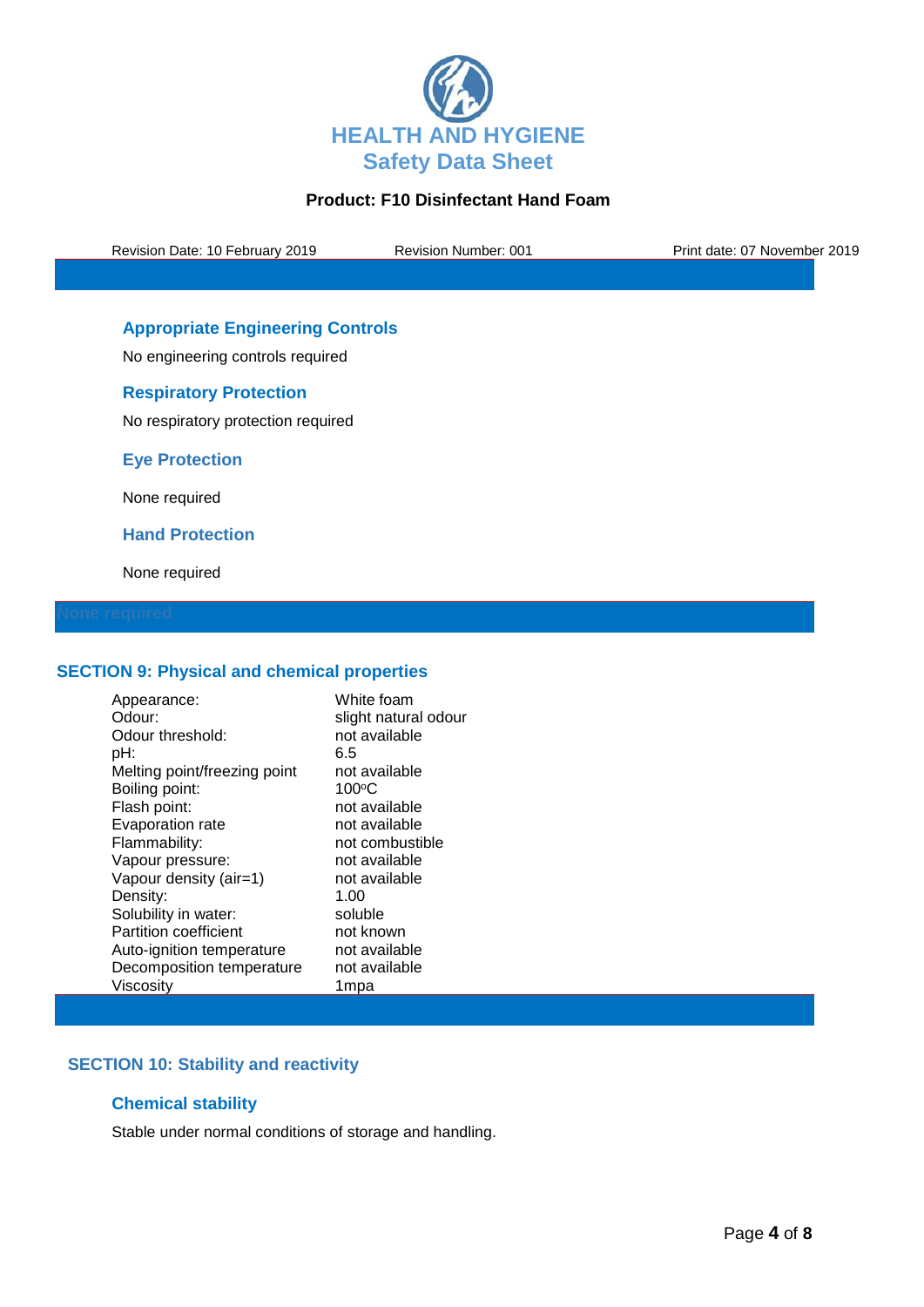

Revision Date: 10 February 2019 Revision Number: 001 Print date: 07 November 2019

## **Possibility of hazardous reactions**

Stable under normal conditions of storage and handling

**Conditions to Avoid** Do not mix with soaps and other chemicals.

**Incompatible materials** Anionic detergents / chemicals.

**Hazardous Decomposition Products** Not available

**Possibility of hazardous reactions** Not available

# **SECTION 11: Toxicological information**

This product does not contain any ingredients at levels classified as hazardous by GHS.

| <b>OXICITY</b><br>V |
|---------------------|
|---------------------|

| <b>Acute Oral Toxicity:</b>                                    | None                                                                  |
|----------------------------------------------------------------|-----------------------------------------------------------------------|
| <b>Acute Dermal Toxicity</b>                                   | None                                                                  |
| Acute Eye Irritation                                           | None                                                                  |
| Acute Dermal Irritation                                        | None                                                                  |
| <b>Acute Inhalation Toxicity</b>                               | None                                                                  |
| <b>Skin Sensitization</b>                                      | Not considered to be a sensitiser                                     |
| Carcinogenicity, mutagenicity<br>And toxicity for reproduction | Not considered to be carcinogenic, mutagenic or toxic to reproduction |

## **Ingestion**

Ingestion of this product may irritate the gastric tract causing nausea and vomiting.

**Inhalation** None

**Skin** None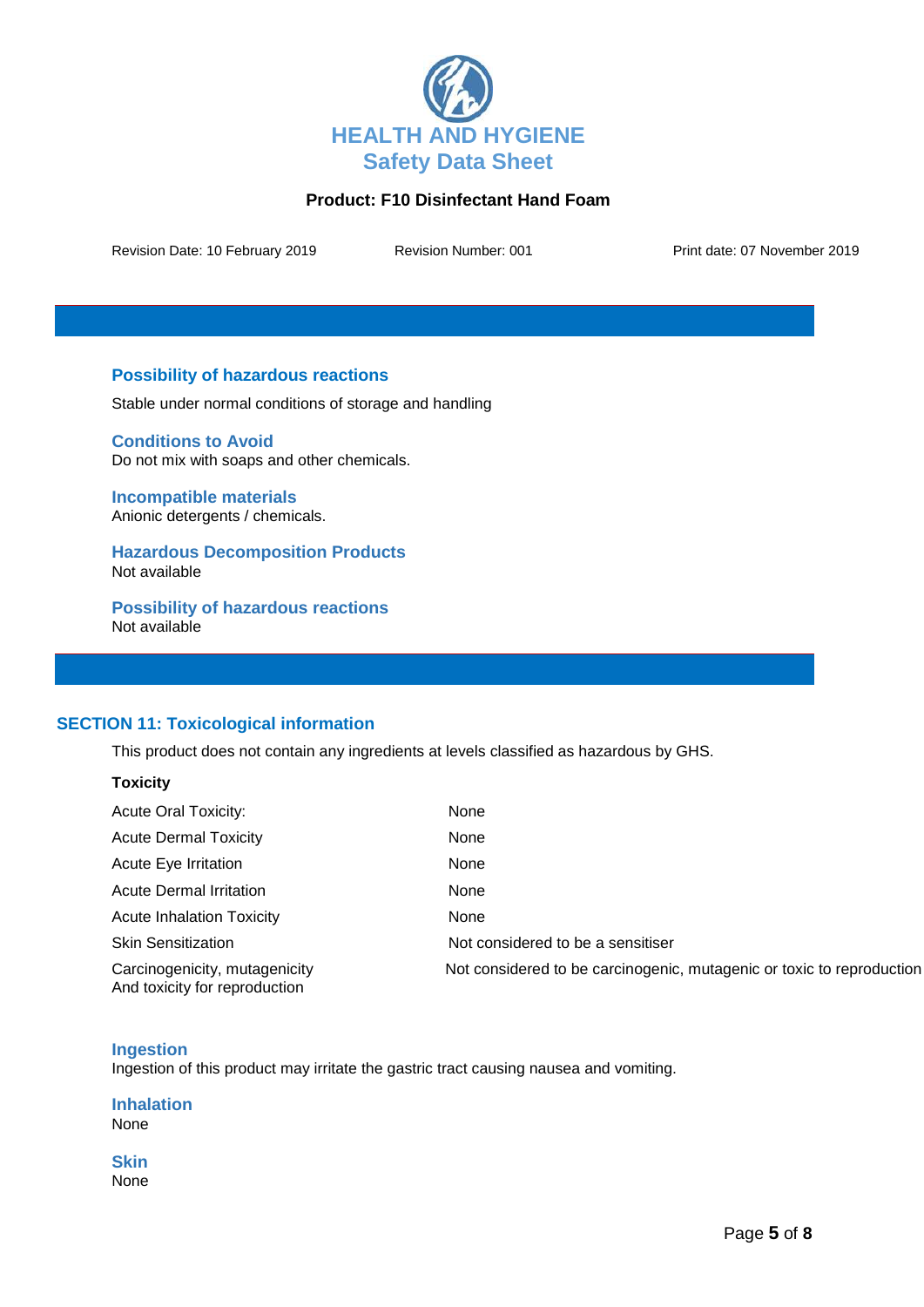

Revision Date: 10 February 2019 Revision Number: 001 Print date: 07 November 2019

**Eye** None

**Respiratory sensitation** Not a respiratory sensitiser.

**Skin Sensitisation** Not a skin sensitiser.

**STOT-single exposure** Not expected to cause toxicity to a specific target organ.

**STOT-repeated exposure** Not expected to cause toxicity to a specific target organ.

**Aspiration Hazard** Not expected to be an aspiration hazard.

## **SECTION 12: Ecological information**

**Eco toxicity** The available ecological data is given below.

**Persistence and degradability** Biodegradable

**Mobility** Not mobile

**Bioaccumulative Potential** Not available

**Other Adverse Effects** Not available

**Environmental Protection** Not available.

**Acute Toxicity – Fish** Not available

**Acute Toxicity – Daphnia** Not available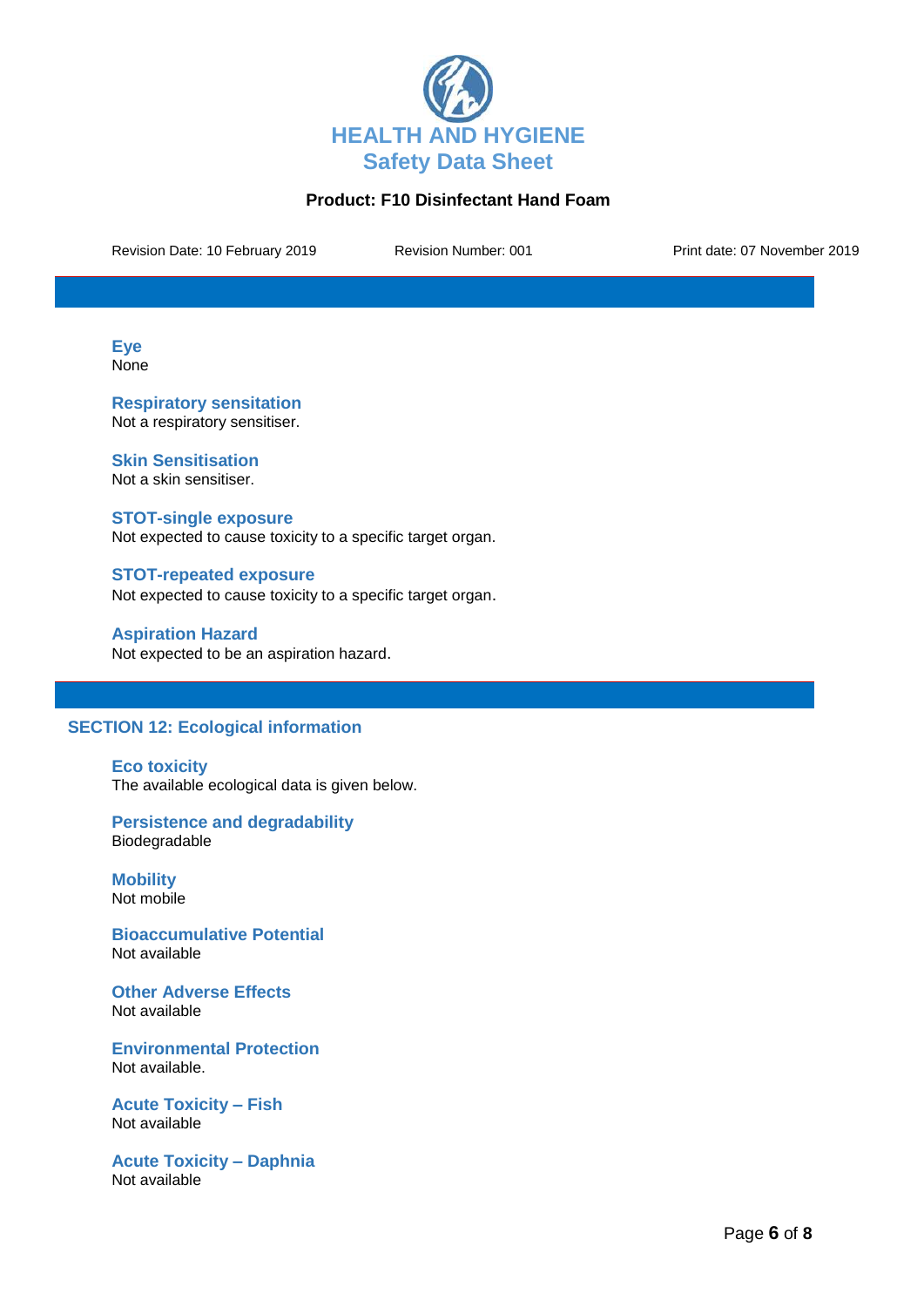

Revision Date: 10 February 2019 Revision Number: 001 Print date: 07 November 2019

## **SECTION 13: Disposal considerations**

Soak up on an inert material e.g. dry earth and dispose of in an area approved by local authority.

## **SECTION 14: Transport information (according to SANS 10228 and 10229-1)**

UN Number: None allocated UN Proper Shipping Name: None allocated

**Transport Hazard Classes** None allocated

**IMDG Marine pollutant** No

## **SECTION 15: Regulatory information**

Not classified as Hazardous according to SANS 10234:2008: Globally Harmonised System of Classification and labelling of Chemicals (GHS)

## **SECTION 16: Other information**

### **16.1 Abbreviations and acronyms**

CAS Chemical Abstracts Service<br>
PBT Persistent, bio-accumulative PBT Persistent, bio-accumulative and toxic<br>REACH Registration. Evaluation and Authorisa REACH Registration, Evaluation and Authorisation of Chemicals<br>SDS Safety Data Sheet Safety Data Sheet vPvB Very persistent, very bio-accumulative w/w Weight by weight